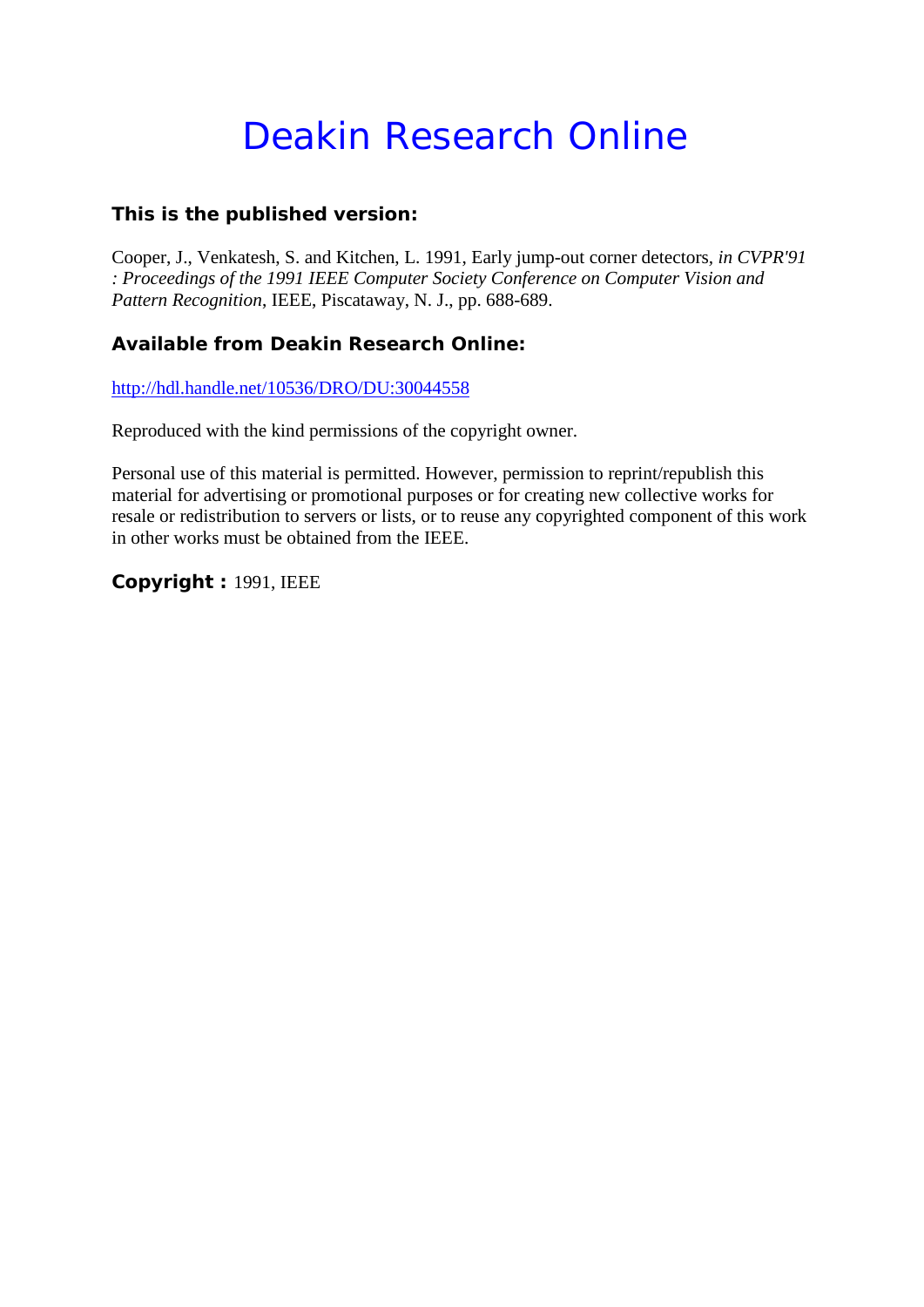# Early Jump-Out Corner Detectors

J. Cooper S. Venkatesh L. Kitchen\*

Dept. of Comp. Sci. Dept. of Comp. Sci. Dept. of Comp. Sci. ni. of Western Australia Curtin University University of Melbourne<br>Nedlands WA 6009 P.O. Box U1987, Perth WA 6001 Parkville Vic 3052 P.O. Box U1987, Perth WA 6001 Australia. Australia. Australia.

## **Abstract**

We present two new corner detectors, one of which works by testing similarity of image patches along the contour direction to detect curves in the image contour, and the other of which uses direct estimation image curvature **k** along the contour direction. The operators are fast, robust to noise, and self-thresholding. **We also** present a new interpretation of the Kitchen-Rosenfeld corner operator in which we show that this operator can **also** be viewed **as** the second derivative of the image function along the edge direction.

## **1 Introduction**

While primitive features such **as** edges and lines are vital visual clues, intersection of edges such **as** corners and junctions, commonly referred to **as 2D** features, provide rich information for examining frame-to-frame displacement characteristics of images. Thus, in applications involving disparity analysis such **as** motion detection and depth from stereo, we need to identify these **2D** features.

## **2 Similarity Corner Detector**

If two image patches along a straight edge segment are compared with each other, they will be very similar. If the edge segment is curved, **as** at a corner, the two image patches will be dissimilar. Thus corners can be detected where the similarity is low between image patches translated along the edge direction.

Apart from the image moise level itself, there are two types of error that need to be allowed for when image similarity is used **as** a corner test. The first is

quantization error, which will cause differences of up to half a pixel distance between the calculated neighbourhood positions and the actual positions at which tests are performed. The second results from noise **re**lated non-symmetry of pixel neighbourhoods. When the image gradient is low, noise has a large effect on the calculated contour direction and therefore on the calculated neighbourhood positions.

#### **2.1 Early-Jump-Out**

Our method makes extensive use of a similarity test that therefore must be fast. In this section, we outline a fast method for determining similarity between pairs of sub-windows.

Barnea and Silverman **[l]** propose fast image similarity test. In their method, at a randomly chosen sequence of locations within the test window pair, the absolute value of the pixel difference between windows is added to an accumulating difference sum. They define a threshold sequence such that if at any stage in the computation of the difference sum, the partial result is greater than the corresponding value in the sequence, we can "jump out" of the similarity test with the conclusion that the test windows are not similar. We term this the early jump-out technique.

**A** speed-up factor of 50 is claimed for the above technique when the test window size is  $32 \times 32$  [1] in comparison with traditional correlation because the similarity test is in general terminated long before all the test pixels have been visited. The Early Jump-out technique was extended by Cooper, *et al.* **[2]** to use a second threshold sequence that allows Early Jumpout with the conclusion that the windows are similar when the difference sum is growing slowly. They also showed how to calculate the threshold sequences given the standard deviation of the image noise. Their method is more closely related to the Sequential Prob- **Grant.** ability Ratio Test **[3].** 

**CH2983-5/91/0000/0688/\$01 .OO** *0* **1991 IEEE** 

**<sup>&#</sup>x27;This research was supported by the Detpartment of Indus**try Technology and Commerce under the Artificial Intelligence Research Support Program, and by a CTEC Special Research Grant.